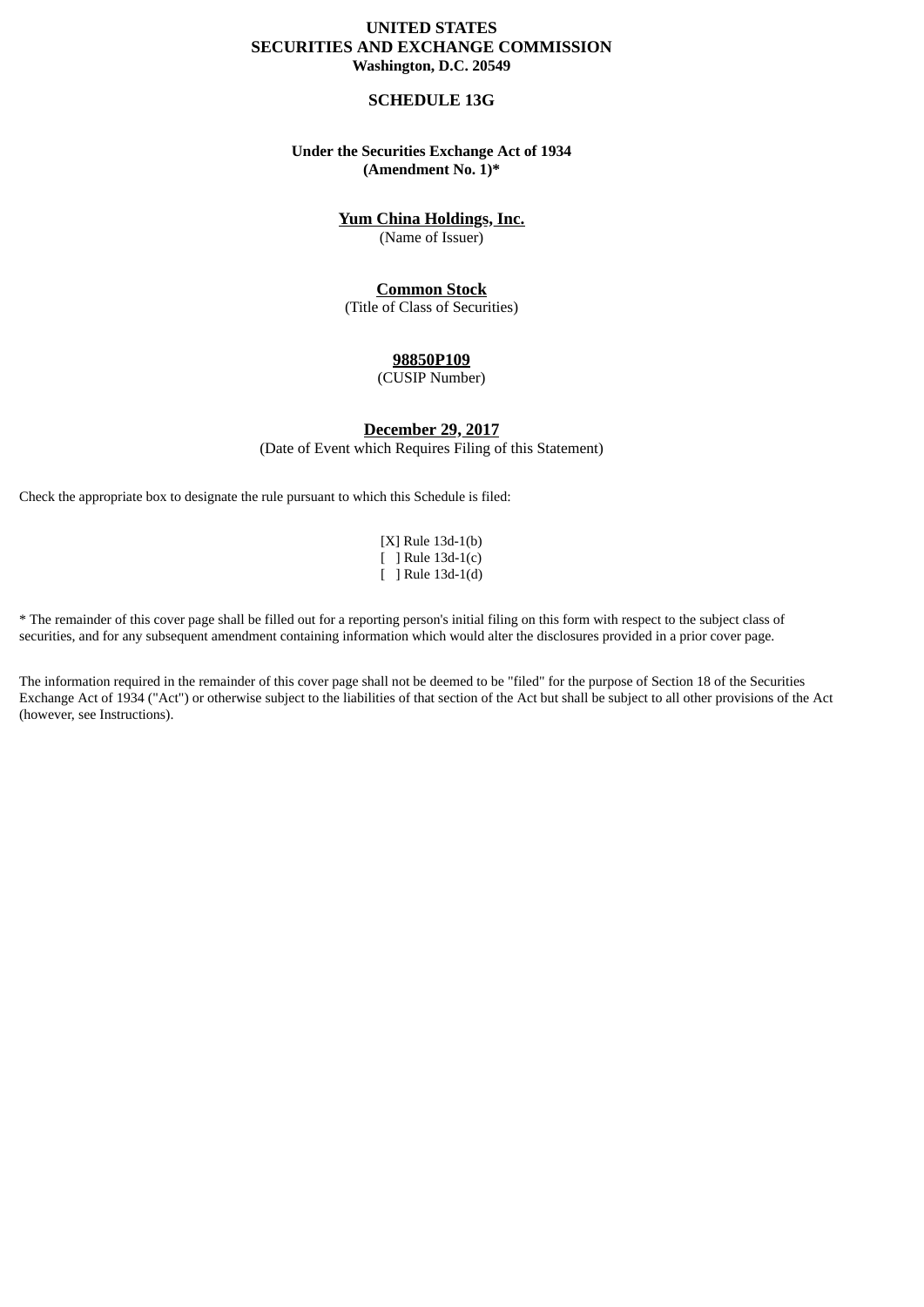| $\mathbf{1}$                                                                                                                         | <b>NAME OF REPORTING PERSON</b><br>Standard Life Aberdeen plc                                                   |   |                                               |  |  |  |
|--------------------------------------------------------------------------------------------------------------------------------------|-----------------------------------------------------------------------------------------------------------------|---|-----------------------------------------------|--|--|--|
|                                                                                                                                      | I.R.S. IDENTIFICATION NO. OF ABOVE PERSON (ENTITIES ONLY)                                                       |   |                                               |  |  |  |
| $\overline{2}$                                                                                                                       | <b>CHECK THE APPROPRIATE BOX IF A MEMBER OF A GROUP</b><br>$(a)$ $\begin{bmatrix} 1 \end{bmatrix}$<br>$(b)$ [ ] |   |                                               |  |  |  |
| 3                                                                                                                                    | <b>SEC USE ONLY</b>                                                                                             |   |                                               |  |  |  |
| 4                                                                                                                                    | <b>CITIZENSHIP OR PLACE OF ORGANIZATION</b><br><b>United Kingdom</b>                                            |   |                                               |  |  |  |
| <b>NUMBER OF</b><br><b>SHARES</b><br><b>BENEFICIALLY</b><br><b>OWNED BY</b><br><b>EACH</b><br><b>REPORTING</b><br><b>PERSON WITH</b> |                                                                                                                 | 5 | <b>SOLE VOTING POWER</b><br>$\Omega$          |  |  |  |
|                                                                                                                                      |                                                                                                                 | 6 | <b>SHARED VOTING POWER</b><br>23,644,417      |  |  |  |
|                                                                                                                                      |                                                                                                                 | 7 | <b>SOLE DISPOSITIVE POWER</b><br>$\Omega$     |  |  |  |
|                                                                                                                                      |                                                                                                                 | 8 | <b>SHARED DISPOSITIVE POWER</b><br>31,105,955 |  |  |  |
| 9                                                                                                                                    | <b>AGGREGATE AMOUNT BENEFICIALLY OWNED BY EACH REPORTING PERSON</b><br>31,105,955                               |   |                                               |  |  |  |
| 10                                                                                                                                   | <b>CHECK BOX IF THE AGGREGATE AMOUNT IN ROW (9) EXCLUDES CERTAIN SHARES</b><br>$\begin{bmatrix} \end{bmatrix}$  |   |                                               |  |  |  |
| 11                                                                                                                                   | PERCENT OF CLASS REPRESENTED BY AMOUNT IN ROW (9)<br>8.1%                                                       |   |                                               |  |  |  |
| 12                                                                                                                                   | <b>TYPE OF REPORTING PERSON</b><br><b>IA</b>                                                                    |   |                                               |  |  |  |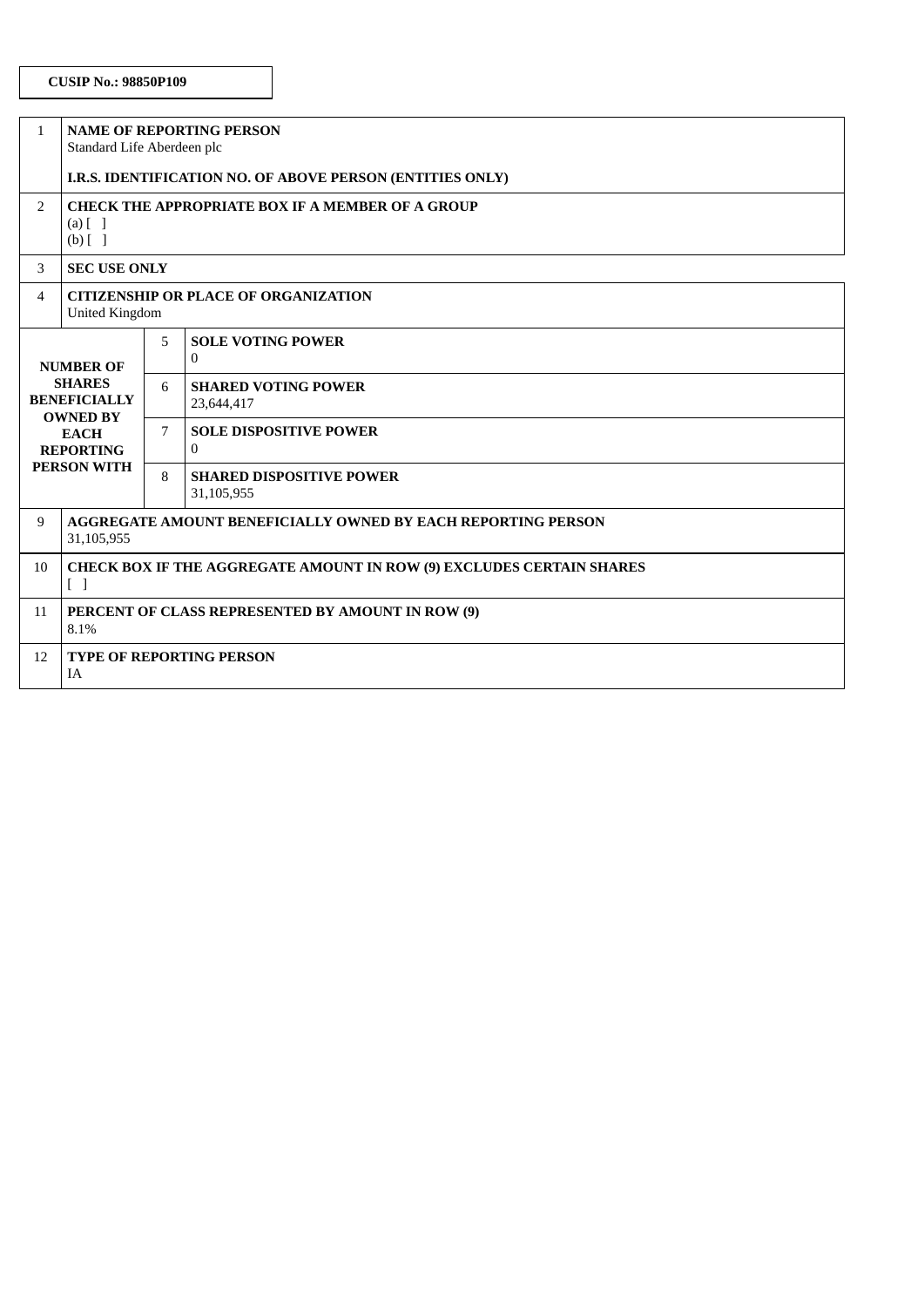|               | ITEM 1(a). NAME OF ISSUER:                                                                        |
|---------------|---------------------------------------------------------------------------------------------------|
|               | Yum China Holdings, Inc.                                                                          |
|               | ITEM 1(b). ADDRESS OF ISSUER'S PRINCIPAL EXECUTIVE OFFICES:                                       |
|               | 7100 Corporate Drive<br>Plano TX 75024                                                            |
|               | ITEM 2(a). NAME OF PERSON FILING:                                                                 |
|               | Standard Life Aberdeen plc                                                                        |
|               | ITEM 2(b). ADDRESS OF PRINCIPAL BUSINESS OFFICE OR, IF NONE, RESIDENCE:                           |
|               | 30 Lothian Rd, Edinburgh, United Kingdom EH1 2DH                                                  |
| ITEM $2(c)$ . | <b>CITIZENSHIP:</b>                                                                               |
|               | <b>United Kingdom</b>                                                                             |
|               | ITEM 2(d). TITLE OF CLASS OF SECURITIES:                                                          |
|               | Common Stock                                                                                      |
|               | ITEM 2(e). CUSIP NUMBER:                                                                          |
|               | 98850P109                                                                                         |
| ITEM 3.       | IF THIS STATEMENT IS FILED PURSUANT TO SECTION 240.13d-1(b), or 13d-2(b) or (c) CHECK WHETHER THE |

| $(a)$ [] | Broker or dealer registered under Section 15 of the Act (15 U.S.C. 78c); |
|----------|--------------------------------------------------------------------------|

- (b)  $\Box$  Bank as defined in Section 3(a)(6) of the Act (15 U.S.C. 78c);
- (c)  $\left[ \right]$  Insurance company as defined in Section 3(a)(19) of the Act (15 U.S.C. 78c);
- (d) [ ] Investment company registered under Section 8 of the Investment Company Act of 1940 (15 U.S.C 80a-8);
- (e)  $[X]$  An investment adviser in accordance with 240.13d-1(b)(1)(ii)(E);
- (f) [ ] An employee benefit plan or endowment fund in accordance with 240.13d-1(b)(1)(ii)(F);
- (g)  $\left[ \right]$  A parent holding company or control person in accordance with 240.13d-1(b)(1)(ii)(G);
- (h) [ ] A savings associations as defined in Section 3(b) of the Federal Deposit Insurance Act (12 U.S.C. 1813);
- (i)  $\left[ \ \right]$  A church plan that is excluded from the definition of an investment company under Section 3(c)(14) of the Investment Company Act of 1940 (15 U.S.C. 80a-3);
- (j)  $[$  ] A non-U.S. institution in accordance with 240.13d-1(b)(1)(ii)(J);
- (k) [ ] Group, in accordance with 240.13d-1(b)(1)(ii)(K). If filing as a non-U.S. institution in accordance with 240.13d1(b)(1)(ii)(J), please specify the type of institution:

#### **ITEM 4. OWNERSHIP**

#### **(a) Amount beneficially owned:**

**PERSON FILING IS A:**

31,105,955

#### **(b) Percent of class:**

8.1%

### **(c) Number of shares as to which the person has:**

(i) sole power to vote or to direct the vote:

0

(ii) shared power to vote or to direct the vote:

23,644,417

(iii) sole power to dispose or direct the disposition of:

0

(iv) shared power to dispose or to direct the disposition of: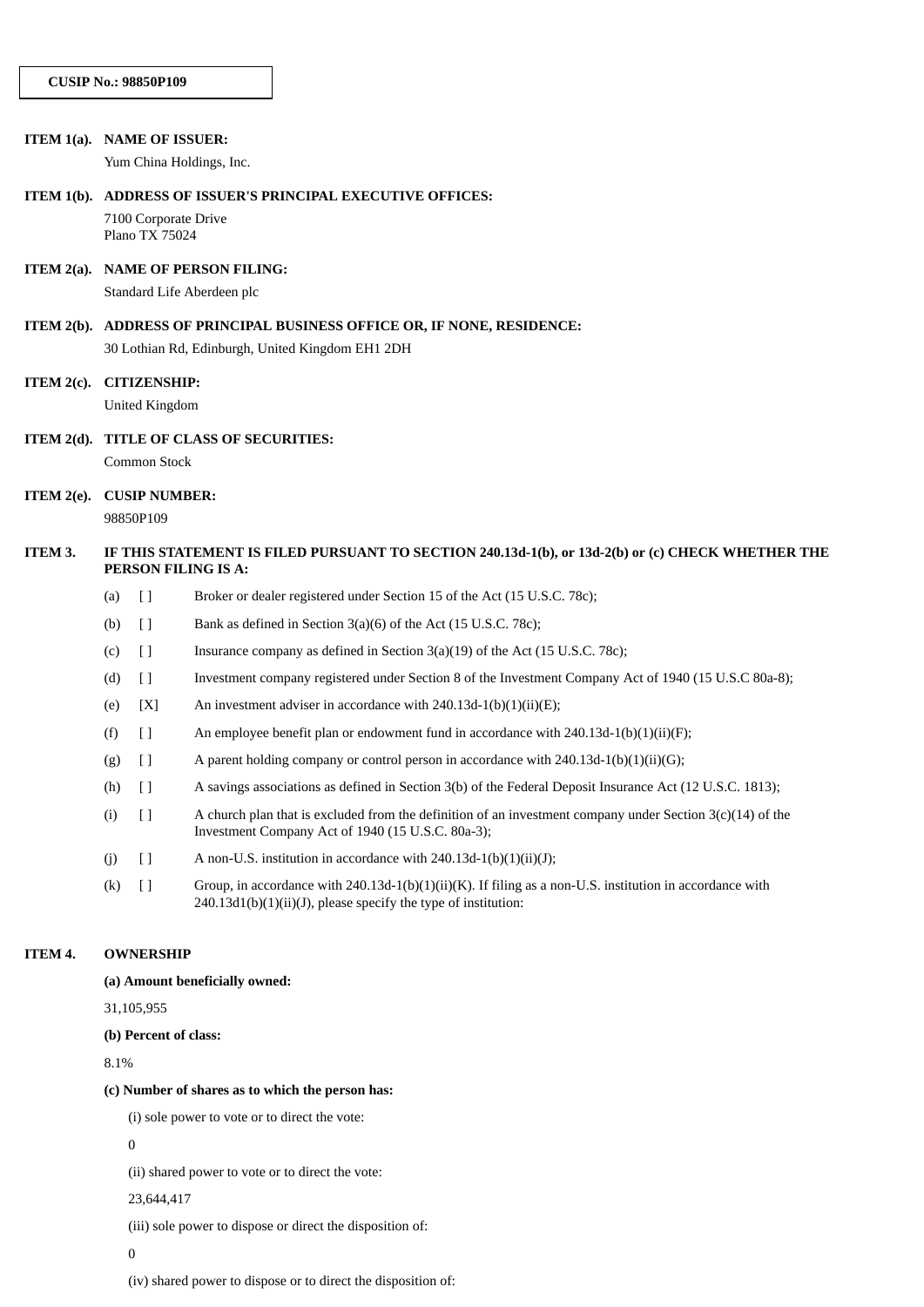#### 31,105,955

### **ITEM 5. OWNERSHIP OF FIVE PERCENT OR LESS OF A CLASS:**

If this statement is being filed to report the fact that as of the date hereof the reporting person has ceased to be the beneficial owner of more than five percent of the class of securities, check the following [ ].

### **ITEM 6. OWNERSHIP OF MORE THAN FIVE PERCENT ON BEHALF OF ANOTHER PERSON:**

### **ITEM 7. IDENTIFICATION AND CLASSIFICATION OF THE SUBSIDIARY WHICH ACQUIRED THE SECURITY BEING REPORTED ON BY THE PARENT HOLDING COMPANY:**

## **ITEM 8. IDENTIFICATION AND CLASSIFICATION OF MEMBERS OF THE GROUP:**

### **ITEM 9. NOTICE OF DISSOLUTION OF GROUP:**

# **ITEM 10. CERTIFICATION:**

By signing below I certify that, to the best of my knowledge and belief, the securities referred to above were acquired and are held in the ordinary course of business and were not acquired and are not held for the purpose of or with the effect of changing or influencing the control of the issuer of the securities and were not acquired and are not held in connection with or as a participant in any transaction having that purpose or effect.